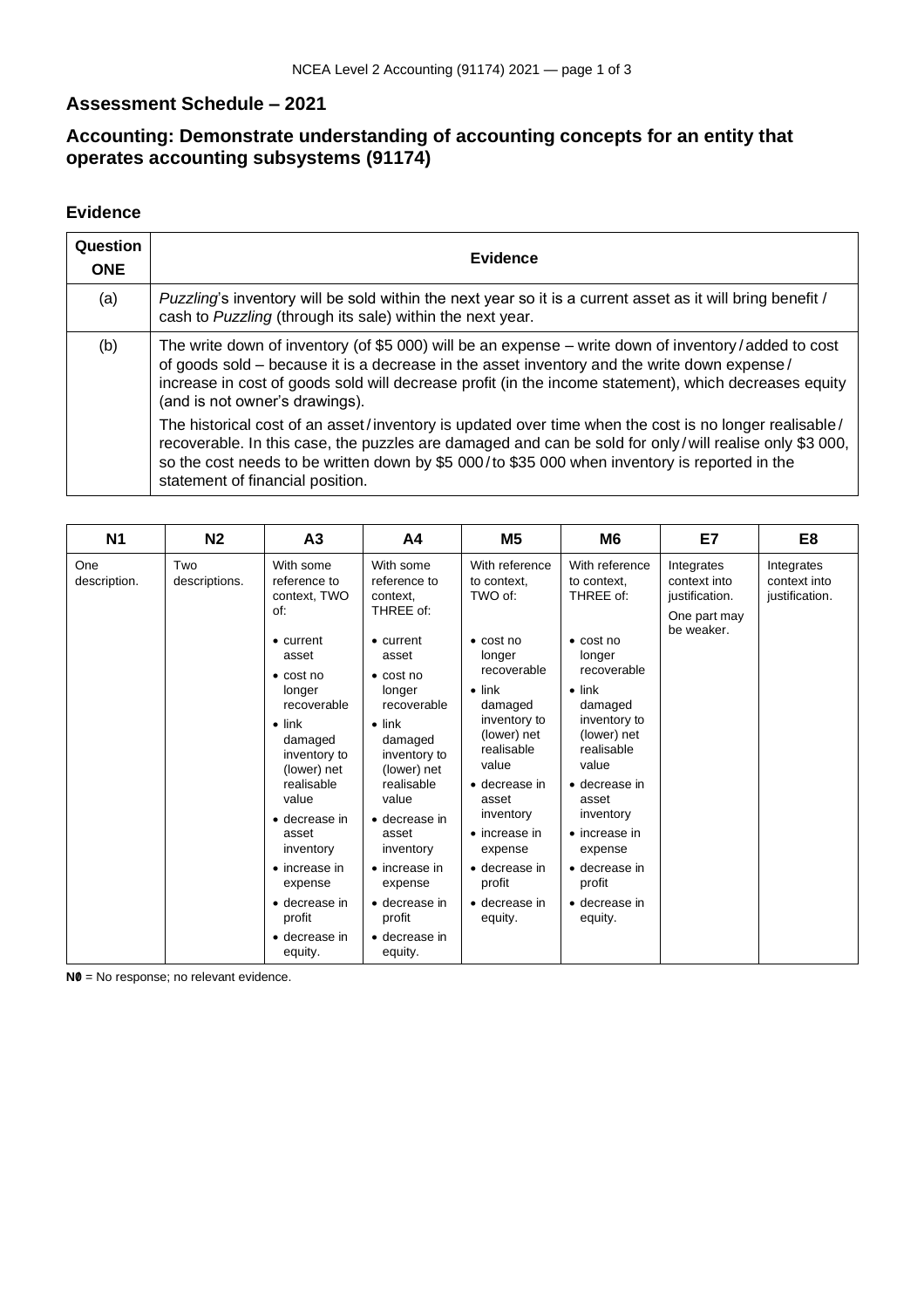| Question<br>TWO | <b>Evidence</b>                                                                                                                                                                                                                                                                                                                      |
|-----------------|--------------------------------------------------------------------------------------------------------------------------------------------------------------------------------------------------------------------------------------------------------------------------------------------------------------------------------------|
| (a)             | The monetary concept states that all transactions/assets should be reported in the same currency/<br>New Zealand dollars, so it is necessary to convert Australian dollars (\$23 000) to New Zealand<br>dollars (\$25 000) to report the new machinery in the property, plant, and equipment note/accounting<br>records of Puzzling. |
| (b)             | Because Puzzling purchased the machinery, Puzzling owns the machinery and is the only business<br>that can benefit from using the machinery to make puzzles to sell.<br>0R                                                                                                                                                           |
|                 | <i>Puzzling</i> , through owning the machinery can prevent others from using the machinery for their<br>benefit / to make puzzles to sell.                                                                                                                                                                                           |
|                 | The machinery will be used to make puzzles that Puzzling sells, earning income/cash for Puzzling<br>in the future. Hence the machinery has the potential to produce economic benefits.                                                                                                                                               |
|                 | The invoice detailing the purchase transaction, which cost AU\$23 000/NZ\$25 000, provides a<br>faithful representation of the (historical) cost of the machinery to Puzzling.<br>OR.                                                                                                                                                |
|                 | The purchase of the machinery is based on a market transaction that cost AU\$23 000/NZ\$25 000,<br>providing a faithful representation of the (historical) cost of the machinery to Puzzling.                                                                                                                                        |
|                 |                                                                                                                                                                                                                                                                                                                                      |

| N <sub>1</sub>      | N <sub>2</sub>       | A <sub>3</sub>                                                                                                                                                                             | Α4                                                                                                                                                                                         | M <sub>5</sub>                                                                                                                                                                                                     | M6                                                                                                                                                                                                                         | E7                                                                            | E8                                           |
|---------------------|----------------------|--------------------------------------------------------------------------------------------------------------------------------------------------------------------------------------------|--------------------------------------------------------------------------------------------------------------------------------------------------------------------------------------------|--------------------------------------------------------------------------------------------------------------------------------------------------------------------------------------------------------------------|----------------------------------------------------------------------------------------------------------------------------------------------------------------------------------------------------------------------------|-------------------------------------------------------------------------------|----------------------------------------------|
| One<br>description. | Two<br>descriptions. | With some<br>reference to<br>context, ONE of:<br>• monetary<br>$concept -$<br>reference to<br>same currency<br>• control<br>$\bullet$ economic<br>benefit<br>• faithful<br>representation. | With some<br>reference to<br>context, TWO of:<br>• monetary<br>$concept -$<br>reference to<br>same currency<br>• control<br>$\bullet$ economic<br>benefit<br>• faithful<br>representation. | With reference to<br>context, ONE of:<br>• monetary<br>$concept -$<br>reference to<br>need to convert<br>AUD to NZD to<br>ensure same<br>currency<br>• control<br>• potential to<br>produce<br>economic<br>benefit | With reference to<br>context, TWO of:<br>• monetary<br>$concept -$<br>reference to<br>need to convert<br>AUD to NZD to<br>ensure same<br>currency<br>$\bullet$ control<br>• potential to<br>produce<br>economic<br>benefit | Integrates<br>context into<br>justification.<br>One part<br>may be<br>weaker. | Integrates<br>context into<br>justification. |
|                     |                      |                                                                                                                                                                                            |                                                                                                                                                                                            | • faithful<br>representation<br>linked to<br>transaction/<br>document.                                                                                                                                             | • faithful<br>representation<br>linked to<br>transaction/<br>document.                                                                                                                                                     |                                                                               |                                              |

**N0** = No response; no relevant evidence.